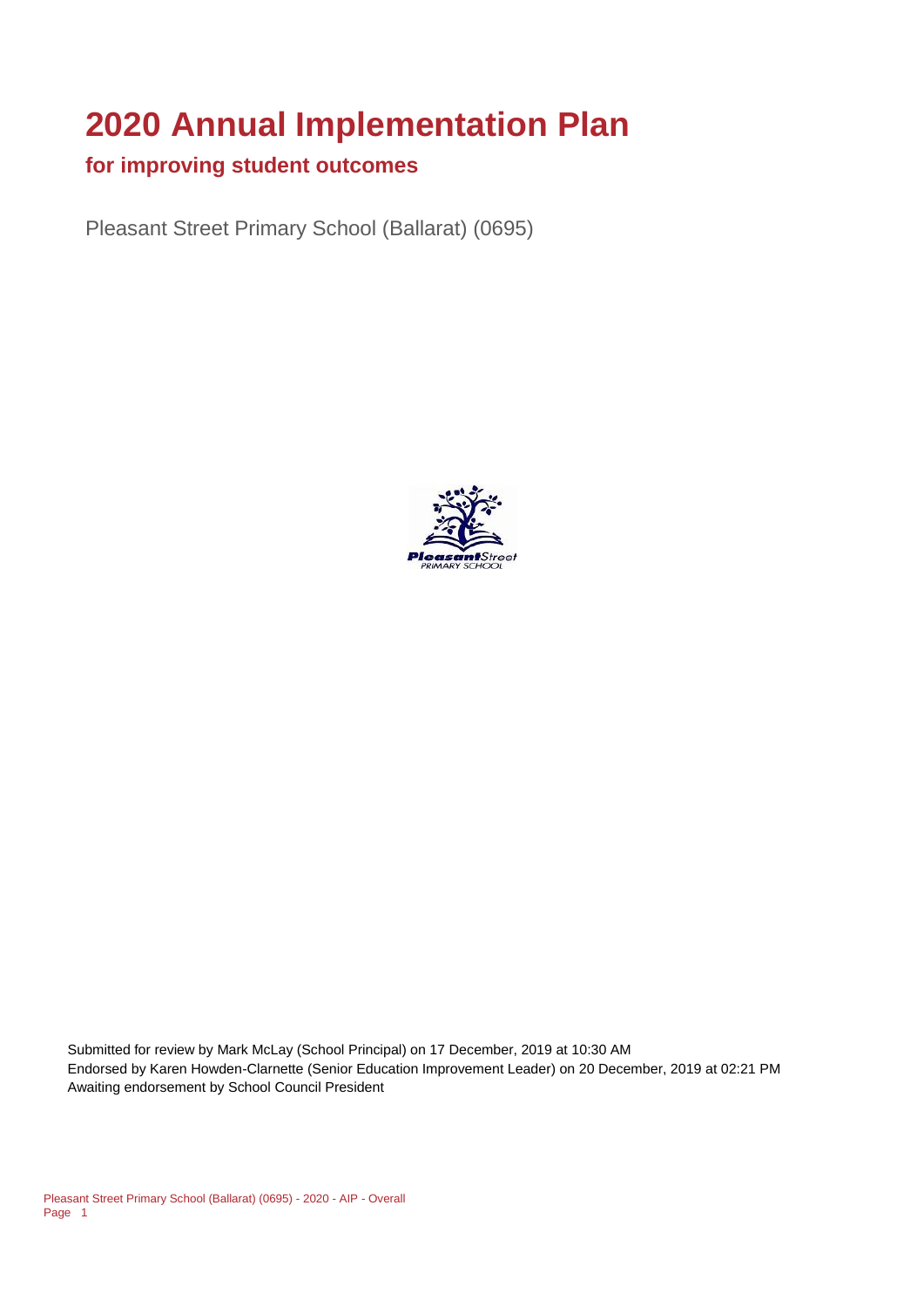## **Self-evaluation Summary - 2020**

|  |                             | <b>FISO Improvement Model Dimensions</b><br>The 6 High-impact Improvement Initiatives are highlighted below in red. | <b>Self-evaluation Level</b>      |
|--|-----------------------------|---------------------------------------------------------------------------------------------------------------------|-----------------------------------|
|  | 요.<br><b>D</b>              | Building practice excellence                                                                                        | Embedding                         |
|  | ౚఀ<br>aching ar<br>learning | Curriculum planning and assessment                                                                                  | Evolving moving towards Embedding |
|  | Excellence<br>teaching ar   | Evidence-based high-impact teaching strategies                                                                      | Embedding                         |
|  |                             | Evaluating impact on learning                                                                                       | Embedding                         |

|                            | Building leadership teams           | Evolving moving towards Embedding         |
|----------------------------|-------------------------------------|-------------------------------------------|
|                            | Instructional and shared leadership | Evolving moving towards Embedding         |
| Professional<br>leadership | Strategic resource management       | Embedding                                 |
|                            | Vision, values and culture          | <b>Embedding moving towards Excelling</b> |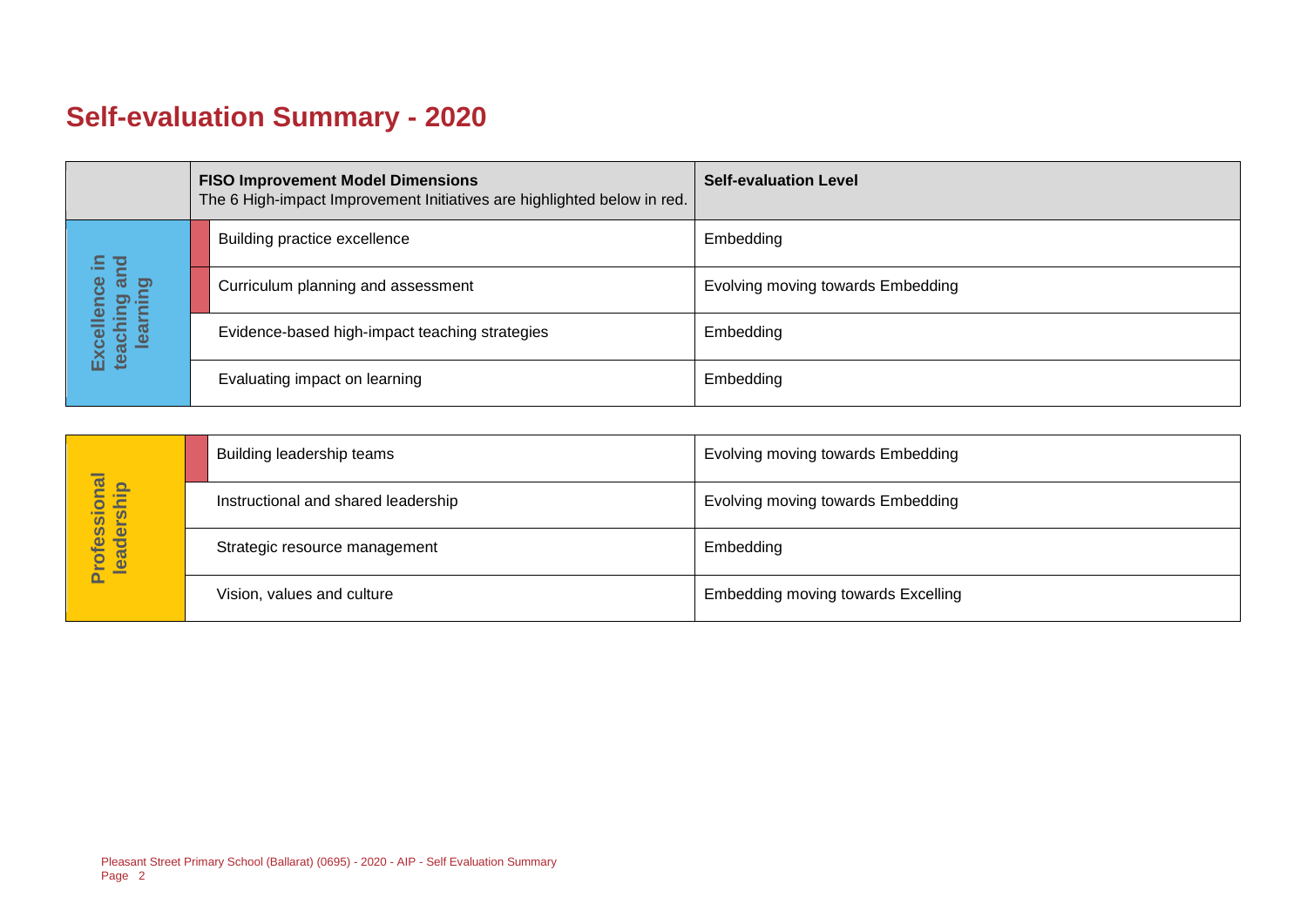|                                      | Empowering students and building school pride | <b>Evolving moving towards Embedding</b> |
|--------------------------------------|-----------------------------------------------|------------------------------------------|
| imate<br>pnin<br>►<br>$\overline{c}$ | Setting expectations and promoting inclusion  | Evolving moving towards Embedding        |
| lear<br>$\bullet$<br>Positiv<br>for  | Health and wellbeing                          | Embedding                                |
|                                      | Intellectual engagement and self-awareness    | Embedding                                |

| $\subseteq$<br>$\sim$                              | <b>Building communities</b>                  | Evolving                                |
|----------------------------------------------------|----------------------------------------------|-----------------------------------------|
| 0<br>O)<br><b>E</b>                                | Global citizenship                           | Evolving                                |
| ō<br><b>GO</b><br>91<br>$\bullet$<br><u>ත</u><br>ပ | Networks with schools, services and agencies | <b>Emerging moving towards Evolving</b> |
| E                                                  | Parents and carers as partners               | Embedding                               |

|                                  |                                              | Empowering students and building school pride                                                                                                                                                                                                                                                                        | EVOIVING MOVING towards Embedding |  |
|----------------------------------|----------------------------------------------|----------------------------------------------------------------------------------------------------------------------------------------------------------------------------------------------------------------------------------------------------------------------------------------------------------------------|-----------------------------------|--|
| Positive climate<br>for learning |                                              | Setting expectations and promoting inclusion                                                                                                                                                                                                                                                                         | Evolving moving towards Embedding |  |
|                                  | Health and wellbeing                         |                                                                                                                                                                                                                                                                                                                      | Embedding                         |  |
|                                  |                                              | Intellectual engagement and self-awareness                                                                                                                                                                                                                                                                           | Embedding                         |  |
|                                  |                                              |                                                                                                                                                                                                                                                                                                                      |                                   |  |
|                                  | <b>Building communities</b>                  |                                                                                                                                                                                                                                                                                                                      | Evolving                          |  |
| learning                         | Global citizenship                           |                                                                                                                                                                                                                                                                                                                      | Evolving                          |  |
| engagement in<br>Community       | Networks with schools, services and agencies |                                                                                                                                                                                                                                                                                                                      | Emerging moving towards Evolving  |  |
|                                  | Parents and carers as partners               |                                                                                                                                                                                                                                                                                                                      | Embedding                         |  |
|                                  |                                              |                                                                                                                                                                                                                                                                                                                      |                                   |  |
|                                  | Enter your reflective comments               | It enabled us to develop our Strategic Intent going forward. It was a thorough process completed over a lengthy period of<br>time.                                                                                                                                                                                   |                                   |  |
| <b>Considerations for 2020</b>   |                                              | - Timetabling<br>- How to organise Peer Observations.<br>- Intervention program- how to continue this.<br>- Succession planning as required, with documentation.<br>- New staff induction processes.<br>- PLC professional learning for all staff.<br>- Prioritised mentor program for graduates and VIT completion. |                                   |  |
|                                  | Documents that support this plan             |                                                                                                                                                                                                                                                                                                                      |                                   |  |
| Page 3                           |                                              | Pleasant Street Primary School (Ballarat) (0695) - 2020 - AIP - Self Evaluation Summary                                                                                                                                                                                                                              |                                   |  |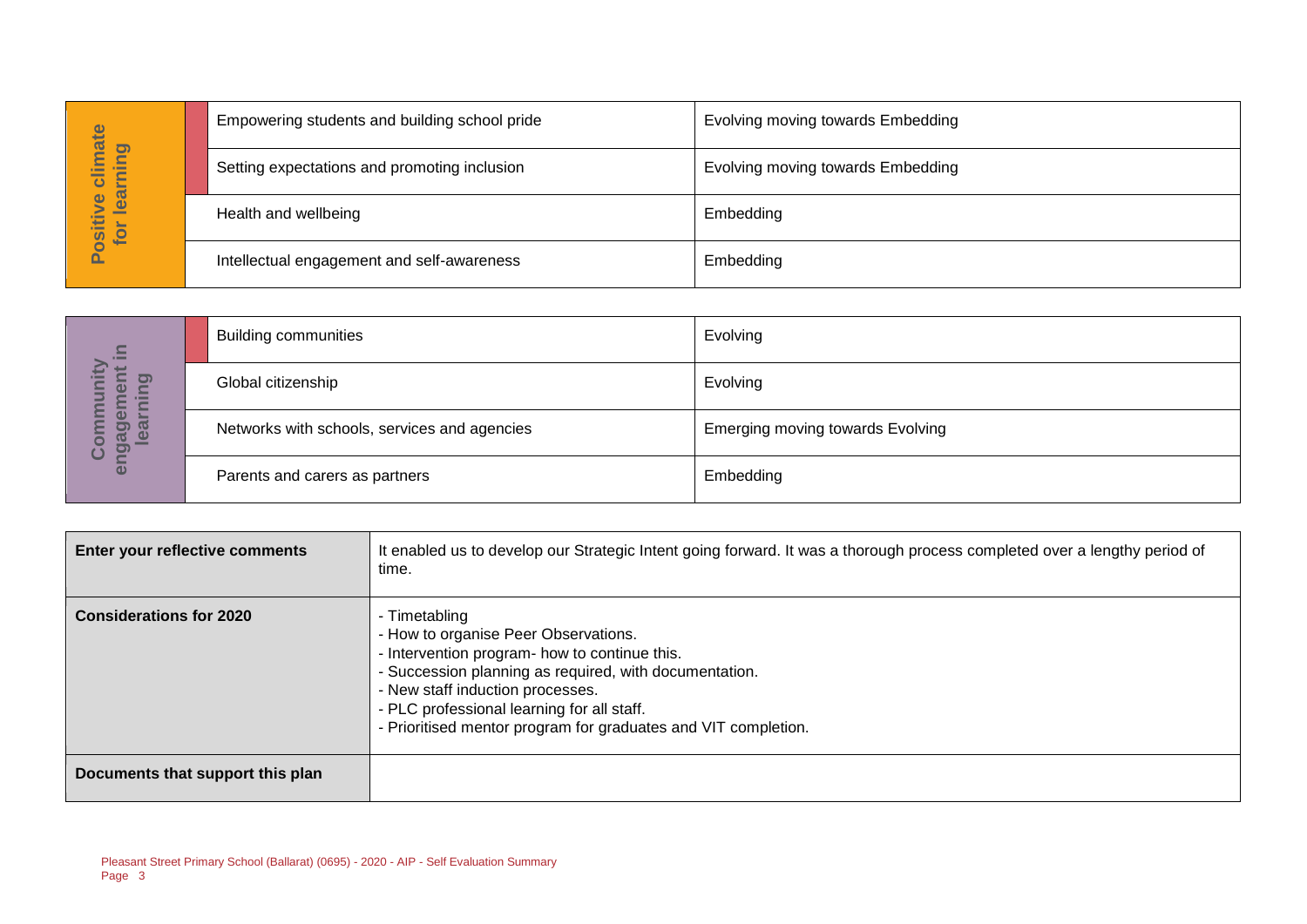## **SSP Goals Targets and KIS**

| Goal 1     | Improve student learning outcomes in literacy and numeracy                                                                                                                                                                                                                                                                                                                                                                                                                                             |  |  |
|------------|--------------------------------------------------------------------------------------------------------------------------------------------------------------------------------------------------------------------------------------------------------------------------------------------------------------------------------------------------------------------------------------------------------------------------------------------------------------------------------------------------------|--|--|
| Target 1.1 | By 2022 the percentage of Year 3 students achieving in the top two bands in NAPLAN will increase from 2018<br>data for:<br>• Reading from 78% to 80% or greater<br>• Writing from 76% to 80% or greater<br>• Numeracy from 54% to 60% or greater.<br>By 2022 the percentage of Year 5 students achieving in the top two bands in NAPLAN will increase from 2018<br>data for:<br>• Reading from 64% to 70% or greater<br>• Writing from 18% to 25% or greater<br>• Numeracy from 47% to 55% or greater. |  |  |
| Target 1.2 | By 2022 the percentage of students achieving medium and high relative learning growth from Year 3 to 5 on NAPLAN will increase<br>from 2018 data for:<br>• Reading from 85% to 90% or greater<br>• Writing from 68% to 80% or greater<br>• Numeracy from 79% to 80% or greater.                                                                                                                                                                                                                        |  |  |
| Target 1.3 | By 2022 the percentage of students achieving above Victorian Curriculum standards at Years F-6 to be 50% or greater for Reading and<br>Viewing, 50% or greater for Writing, and 50% or greater for Number and Algebra.                                                                                                                                                                                                                                                                                 |  |  |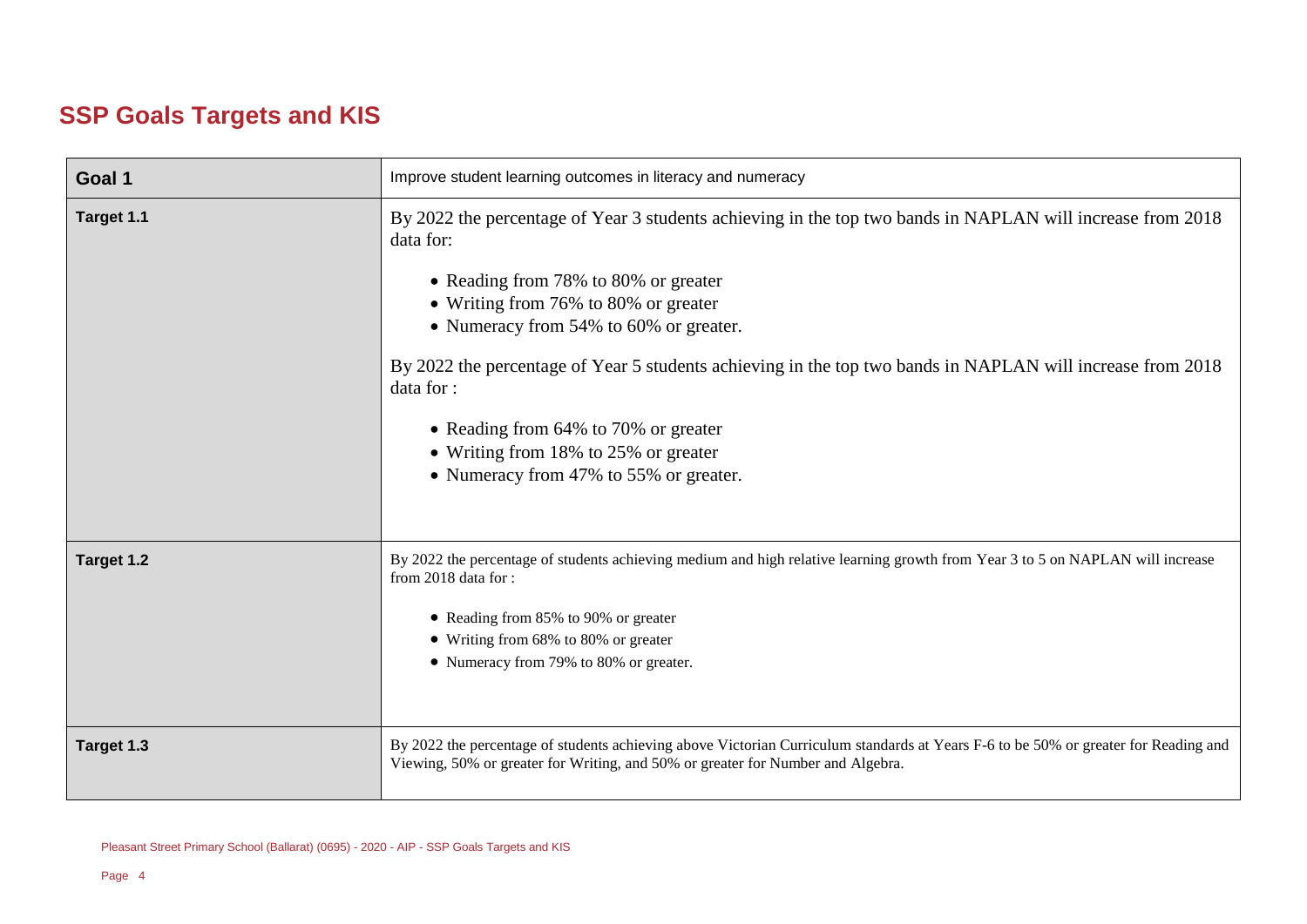| Target 1.4                                                                 | By 2022 the percentage of positive responses in the School Staff Survey (SSS) School Climate module will increase from 2018 data<br>for:                 |  |
|----------------------------------------------------------------------------|----------------------------------------------------------------------------------------------------------------------------------------------------------|--|
|                                                                            | • Collective responsibility from 78% to 85%<br>• Staff trust in colleagues from 70% to 80%.                                                              |  |
|                                                                            |                                                                                                                                                          |  |
| Target 1.5                                                                 | By 2022 the percentage of positive responses in the School Staff Survey Teaching and Learning - Planning module will increase from<br>2018 data for:     |  |
|                                                                            | • Understand curriculum from 73% to 80%                                                                                                                  |  |
|                                                                            | • Time to share pedagogical content knowledge from 66% to 80%<br>• Use data for curriculum planning from 73% to 80%.                                     |  |
|                                                                            |                                                                                                                                                          |  |
| <b>Key Improvement Strategy 1.a</b><br><b>Building practice excellence</b> | Develop an agreed and consistently implemented instructional model that ensures the individual learning needs of all<br>students are being met           |  |
| <b>Key Improvement Strategy 1.b</b><br>Curriculum planning and assessment  | Build teacher and student confidence in utilising a range of assessment strategies and data to effectively plan for, and<br>assess teaching and learning |  |
| <b>Key Improvement Strategy 1.c</b><br>Evaluating impact on learning       | Embed a culture of curriculum planning that assesses the impact of learning and differentiates to meet the needs of every<br>student                     |  |
| Goal 2                                                                     | Build student voice, agency, and leadership.                                                                                                             |  |
| Target 2.1                                                                 | By 2022 the percentage of positive responses in the Student Attitudes to School Survey will increase from 2018 data for:                                 |  |

 $\blacksquare$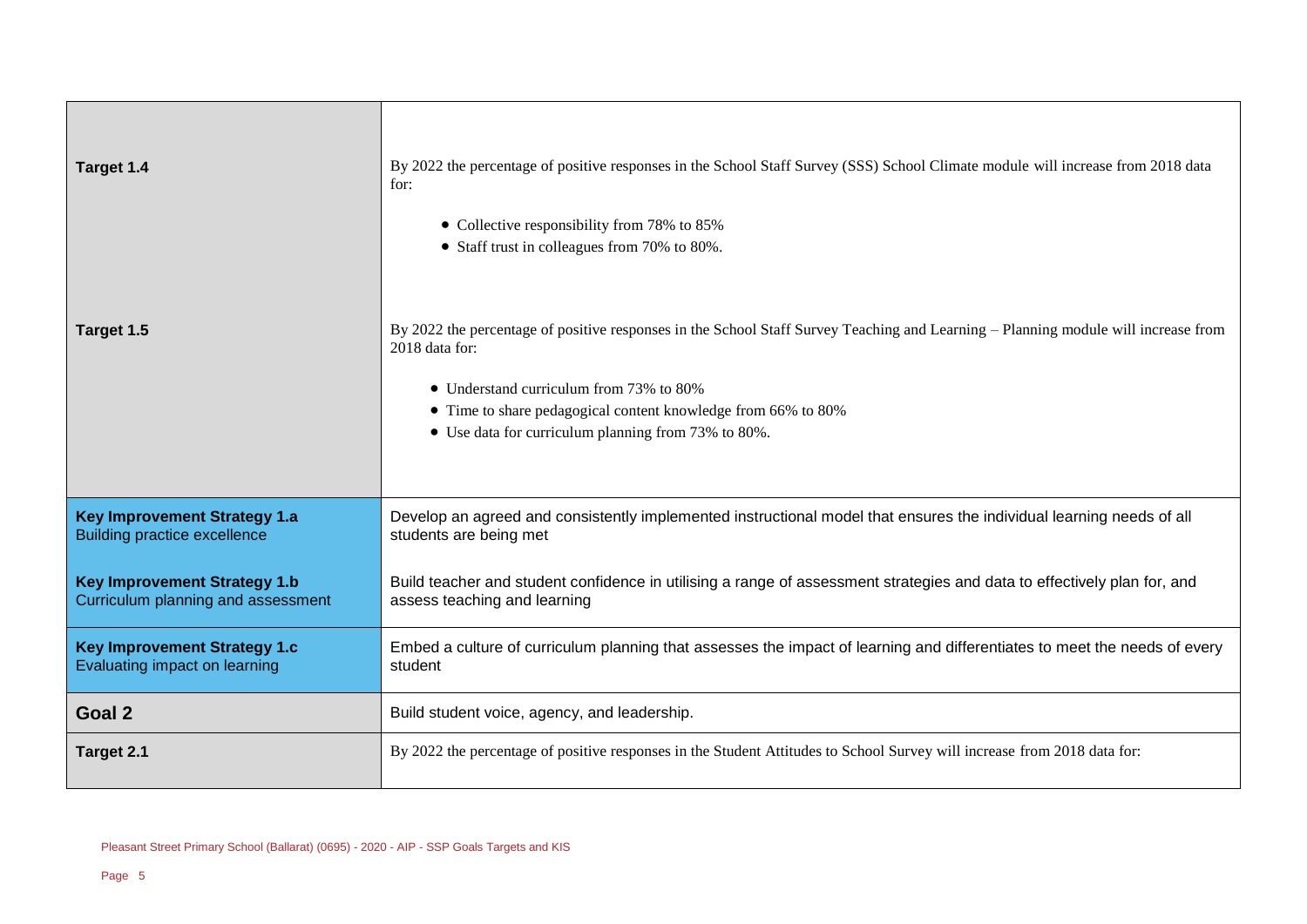|                                                                                         | • Student voice and agency from 73% to 85%<br>• Effective teaching time from 82% to 90%<br>• Stimulated learning from 78% to 85%.                                                                                                                    |  |  |
|-----------------------------------------------------------------------------------------|------------------------------------------------------------------------------------------------------------------------------------------------------------------------------------------------------------------------------------------------------|--|--|
| Key Improvement Strategy 2.a<br>Empowering students and building school<br>pride        | Increase the active participation of all students in their learning.                                                                                                                                                                                 |  |  |
| <b>Key Improvement Strategy 2.b</b><br>Empowering students and building school<br>pride | Develop personalised learning for students to stimulate interest, curiosity, promote questioning and connect learning to the<br>real world.                                                                                                          |  |  |
| Goal 3                                                                                  | Engage and nurture the school community as partners in improving student outcomes                                                                                                                                                                    |  |  |
| Target 3.1                                                                              | By 2022 the percentage of positive responses in the Student Attitudes to School Survey will increase from 2018 data for:<br>• School connectedness from 85% to 90%<br>• Motivation and interest from 86% to 90%<br>$\bullet$ Effort from 86% to 90%. |  |  |
| Target 3.2                                                                              | By 2022 the percentage of positive responses in the Parent Opinion Survey will increase from 2018 data for:<br>• School support from 77% to 80%<br>• Teacher communication from 79% to 85%<br>• School improvement from 71% to 80%                   |  |  |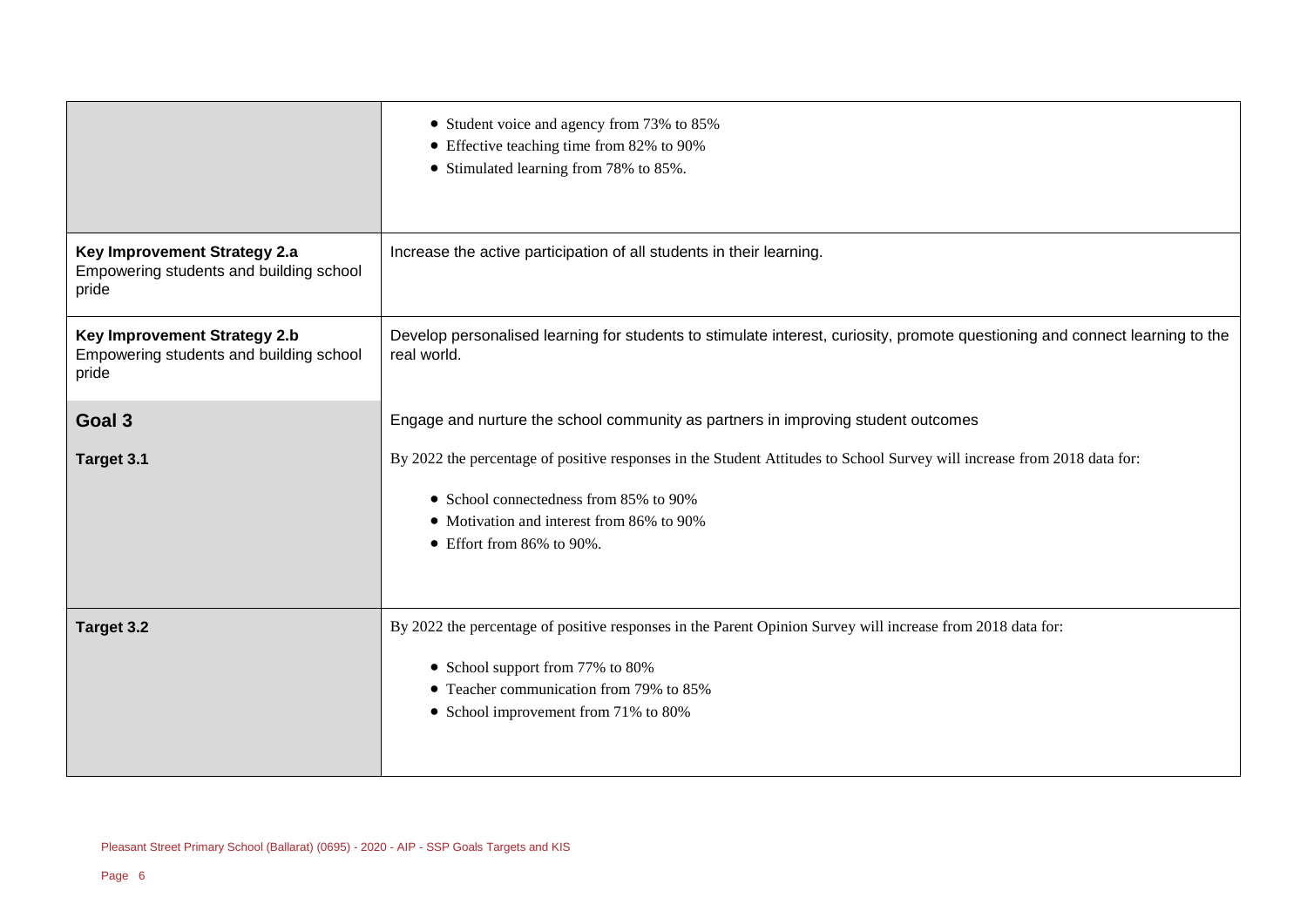| Target 3.3                                                  | By 2022 the percentage of positive responses in the School Staff Survey Teaching and Learning – Practice Improvement module will<br>increase from 2018 data for:<br>• Discuss problems of practice from 66% to 80%. |
|-------------------------------------------------------------|---------------------------------------------------------------------------------------------------------------------------------------------------------------------------------------------------------------------|
| Key Improvement Strategy 3.a<br><b>Building communities</b> | Improve student connectedness and enhance community participation in achieving the school's vision.                                                                                                                 |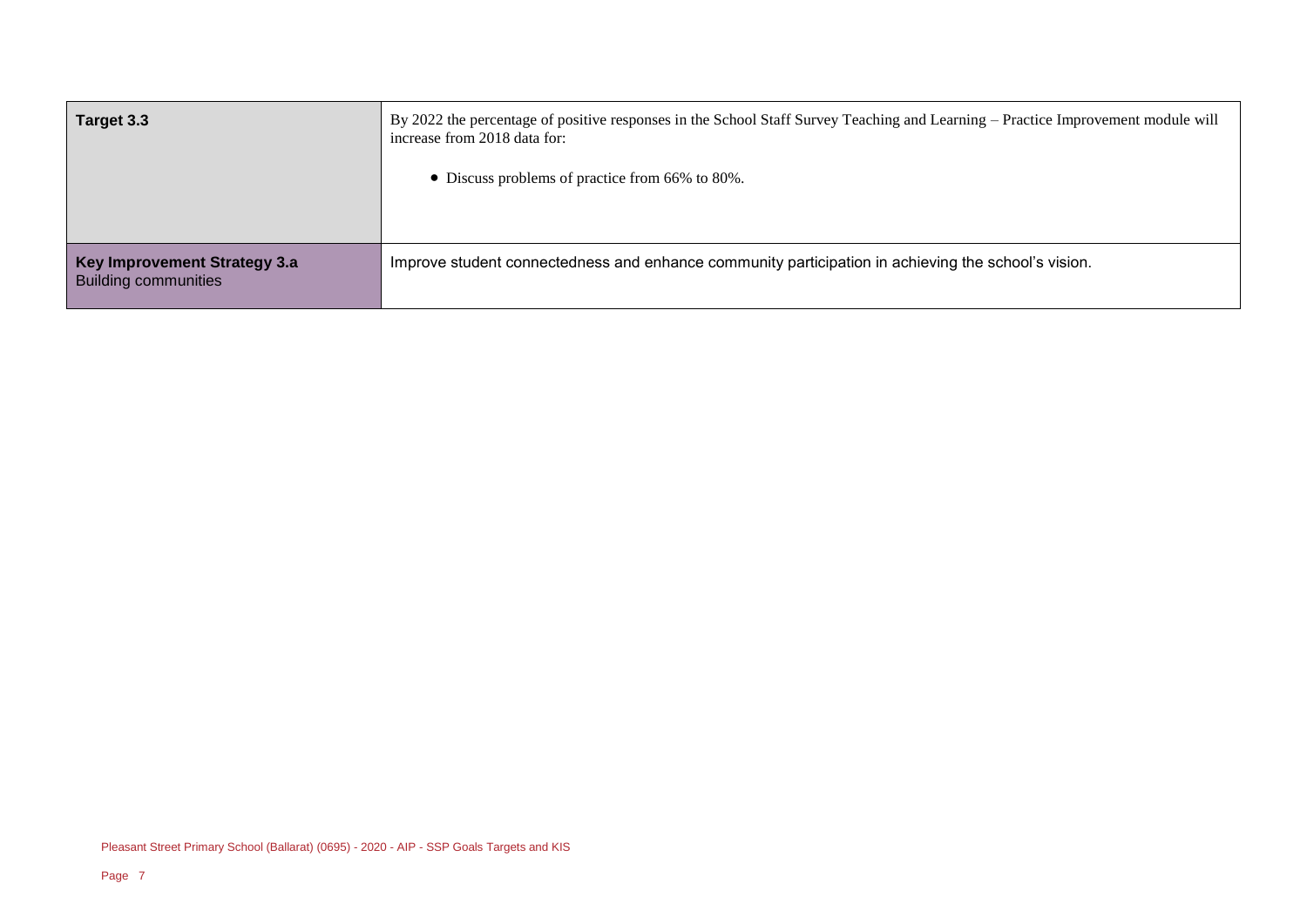### **Select Annual Goals and KIS**

| <b>Four Year Strategic Goals</b>                              | Is this<br>selected for<br>focus this<br>year? | <b>Four Year Strategic Targets</b>                                                                                                                                                                                                                                                                                                                                                                                                                                                                      | 12 month target<br>The 12 month target is an incremental step<br>towards meeting the 4-year target, using the<br>same data set. |
|---------------------------------------------------------------|------------------------------------------------|---------------------------------------------------------------------------------------------------------------------------------------------------------------------------------------------------------------------------------------------------------------------------------------------------------------------------------------------------------------------------------------------------------------------------------------------------------------------------------------------------------|---------------------------------------------------------------------------------------------------------------------------------|
| Improve student learning outcomes in<br>literacy and numeracy | Yes                                            | By 2022 the percentage of Year 3 students achieving in the<br>top two bands in NAPLAN will increase from 2018 data for:<br>• Reading from 78% to 80% or greater<br>• Writing from 76% to 80% or greater<br>• Numeracy from 54% to 60% or greater.<br>By 2022 the percentage of Year 5 students achieving in the<br>top two bands in NAPLAN will increase from 2018 data for :<br>• Reading from 64% to 70% or greater<br>• Writing from 18% to 25% or greater<br>• Numeracy from 47% to 55% or greater. | By 2020 the percentage of Year 3<br>Students achieving in the top two bands<br>in Naplan for literacy will increase to 78%.     |
|                                                               |                                                | By 2022 the percentage of students achieving medium and high relative<br>learning growth from Year 3 to 5 on NAPLAN will increase from 2018<br>data for :<br>• Reading from 85% to 90% or greater<br>• Writing from 68% to 80% or greater<br>• Numeracy from 79% to 80% or greater.                                                                                                                                                                                                                     | Reading benchmark growth from 85% to<br>87% and Writing benchmark growth from<br>68% to 75%.                                    |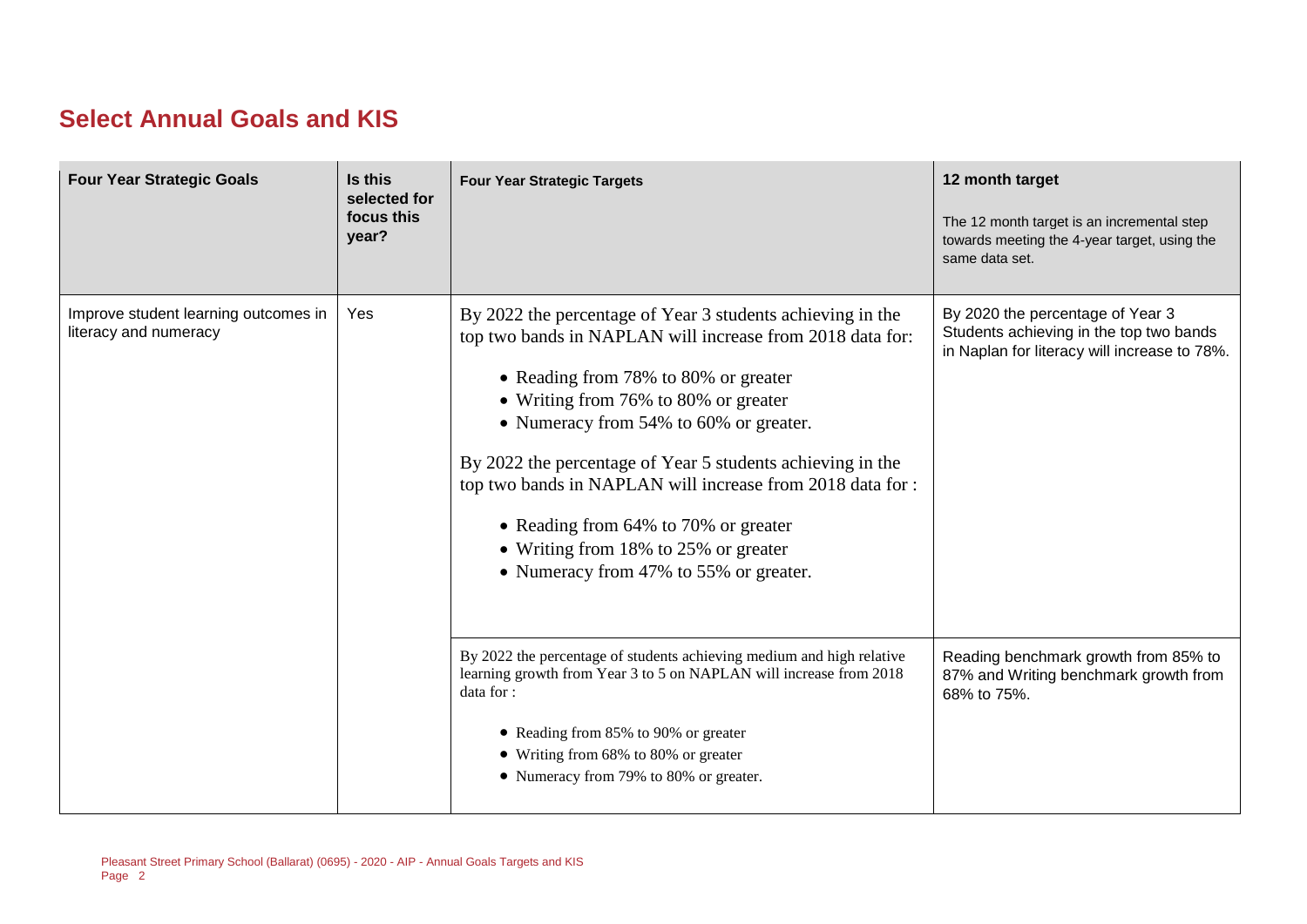|                                                 |    | By 2022 the percentage of students achieving above Victorian Curriculum<br>standards at Years F-6 to be 50% or greater for Reading and Viewing,<br>50% or greater for Writing, and 50% or greater for Number and Algebra.                                                                                                  | By 2020 the percentage of students<br>achieving about Vic Curr. standards in F-<br>6 in literacy will be 50% or greater.                                                          |
|-------------------------------------------------|----|----------------------------------------------------------------------------------------------------------------------------------------------------------------------------------------------------------------------------------------------------------------------------------------------------------------------------|-----------------------------------------------------------------------------------------------------------------------------------------------------------------------------------|
|                                                 |    | By 2022 the percentage of positive responses in the School Staff Survey<br>(SSS) School Climate module will increase from 2018 data for:<br>• Collective responsibility from 78% to 85%<br>• Staff trust in colleagues from 70% to 80%.                                                                                    | In 2020 the % of positive responses in the<br>SSS School Climate module will increase<br>to 80% for collective responsibility and<br>75% for staff trust                          |
|                                                 |    | By 2022 the percentage of positive responses in the School Staff Survey<br>Teaching and Learning - Planning module will increase from 2018 data<br>for:<br>• Understand curriculum from 73% to 80%<br>• Time to share pedagogical content knowledge from 66% to 80%<br>• Use data for curriculum planning from 73% to 80%. | By 2020 the % of positive responses in<br>the School Staff Survey for Teaching and<br>Learning - Planning module will increase<br>from 2018 data to 75% in the areas<br>outlined. |
| Build student voice, agency, and<br>leadership. | No | By 2022 the percentage of positive responses in the Student Attitudes to<br>School Survey will increase from 2018 data for:<br>• Student voice and agency from 73% to 85%<br>• Effective teaching time from 82% to 90%<br>• Stimulated learning from 78% to 85%.                                                           |                                                                                                                                                                                   |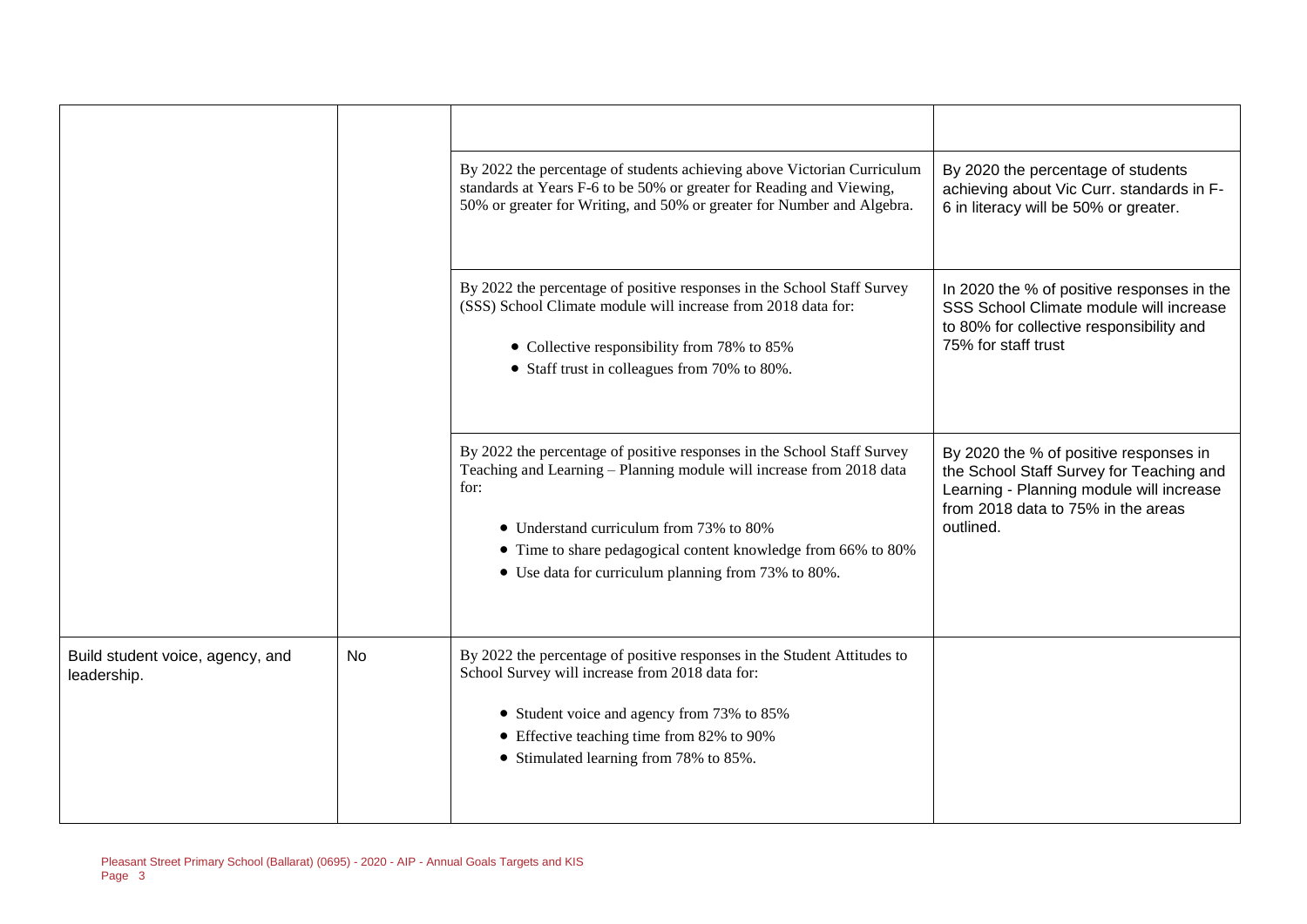| Engage and nurture the school<br>community as partners in improving<br>student outcomes | Yes | By 2022 the percentage of positive responses in the Student Attitudes to<br>School Survey will increase from 2018 data for:<br>• School connectedness from 85% to 90%<br>• Motivation and interest from 86% to 90%<br>$\bullet$ Effort from 86% to 90%. | By the end of 2020 Student Attitudes for<br>connectedness from 85% to 87%                                          |
|-----------------------------------------------------------------------------------------|-----|---------------------------------------------------------------------------------------------------------------------------------------------------------------------------------------------------------------------------------------------------------|--------------------------------------------------------------------------------------------------------------------|
|                                                                                         |     | By 2022 the percentage of positive responses in the Parent Opinion<br>Survey will increase from 2018 data for:<br>• School support from 77% to 80%<br>• Teacher communication from 79% to 85%<br>• School improvement from 71% to 80%                   | By the end of 2020 Parent Opinion<br>Survey for Teacher Communication from<br>79% to 82%                           |
|                                                                                         |     | By 2022 the percentage of positive responses in the School Staff Survey<br>Teaching and Learning - Practice Improvement module will increase from<br>$2018$ data for:<br>• Discuss problems of practice from 66% to 80%.                                | By the end of 2020 School Staff Survey<br>Teaching and Learning Discussing<br>Problems of practice from 66% to 70% |

| Goal 1              | Improve student learning outcomes in literacy and numeracy                                                            |
|---------------------|-----------------------------------------------------------------------------------------------------------------------|
| 12 Month Target 1.1 | By 2020 the percentage of Year 3 Students achieving in the top two bands in Naplan for literacy will increase to 78%. |
| 12 Month Target 1.2 | Reading benchmark growth from 85% to 87% and Writing benchmark growth from 68% to 75%.                                |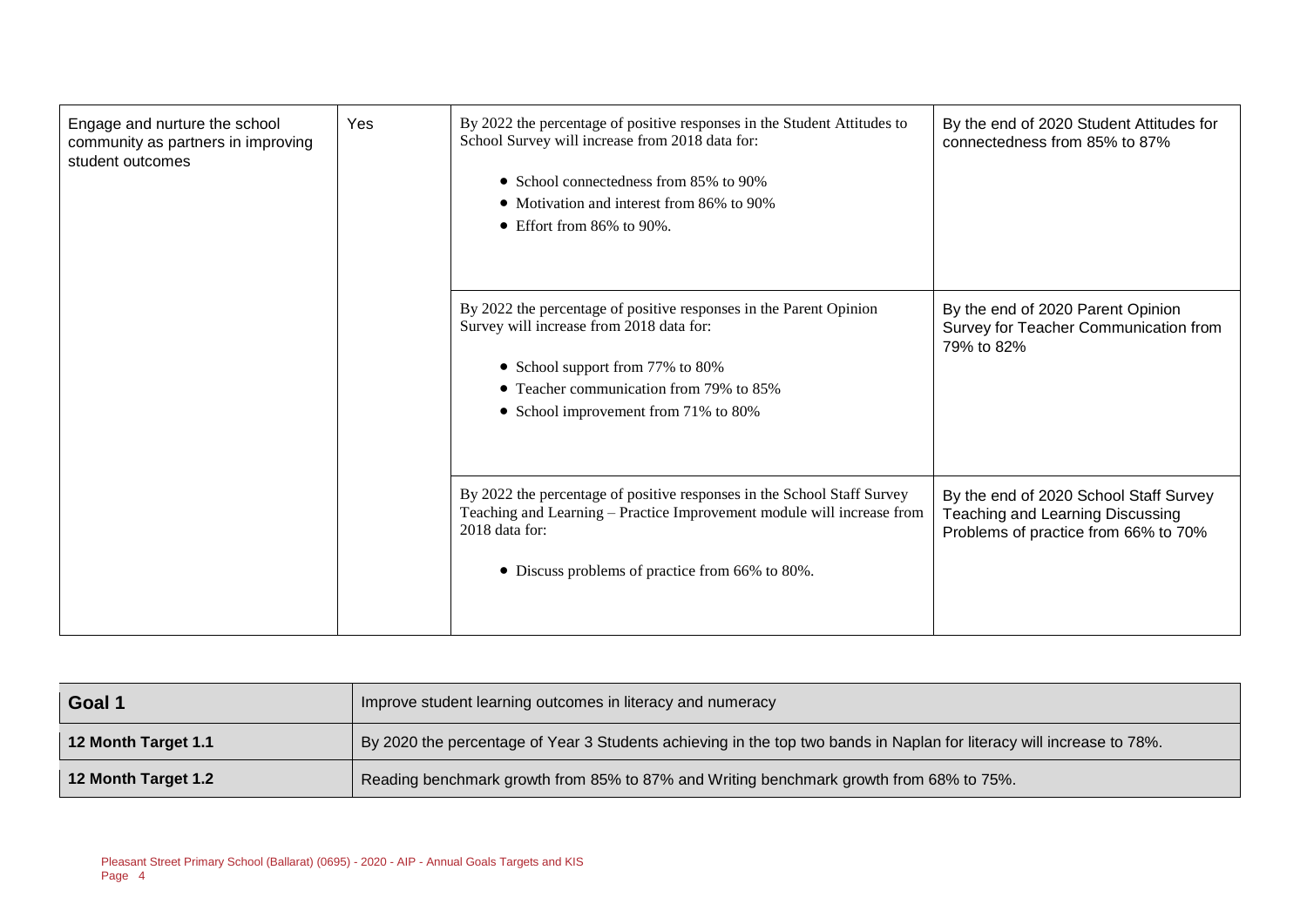| 12 Month Target 1.3                                                                                                                                                                                                                                                                       | By 2020 the percentage of students achieving about Vic Curr. standards in F-6 in literacy will be 50% or greater.                                                                                                                                                                                                                                                                                                                                                                                                 |                                              |  |  |  |  |
|-------------------------------------------------------------------------------------------------------------------------------------------------------------------------------------------------------------------------------------------------------------------------------------------|-------------------------------------------------------------------------------------------------------------------------------------------------------------------------------------------------------------------------------------------------------------------------------------------------------------------------------------------------------------------------------------------------------------------------------------------------------------------------------------------------------------------|----------------------------------------------|--|--|--|--|
| 12 Month Target 1.4                                                                                                                                                                                                                                                                       | In 2020 the % of positive responses in the SSS School Climate module will increase to 80% for collective responsibility and<br>75% for staff trust                                                                                                                                                                                                                                                                                                                                                                |                                              |  |  |  |  |
| 12 Month Target 1.5                                                                                                                                                                                                                                                                       | By 2020 the % of positive responses in the School Staff Survey for Teaching and Learning - Planning module will increase<br>from 2018 data to 75% in the areas outlined.                                                                                                                                                                                                                                                                                                                                          |                                              |  |  |  |  |
| <b>Key Improvement Strategies</b>                                                                                                                                                                                                                                                         |                                                                                                                                                                                                                                                                                                                                                                                                                                                                                                                   | Is this KIS selected for focus this<br>year? |  |  |  |  |
| KIS <sub>1</sub><br><b>Building practice excellence</b>                                                                                                                                                                                                                                   | Develop an agreed and consistently implemented instructional model that ensures the<br>individual learning needs of all students are being met                                                                                                                                                                                                                                                                                                                                                                    | Yes                                          |  |  |  |  |
| KIS <sub>2</sub><br>Curriculum planning and assessment                                                                                                                                                                                                                                    | Build teacher and student confidence in utilising a range of assessment strategies and<br>data to effectively plan for, and assess teaching and learning                                                                                                                                                                                                                                                                                                                                                          | <b>No</b>                                    |  |  |  |  |
| KIS <sub>3</sub><br>Evaluating impact on learning                                                                                                                                                                                                                                         | Embed a culture of curriculum planning that assesses the impact of learning and<br>No<br>differentiates to meet the needs of every student                                                                                                                                                                                                                                                                                                                                                                        |                                              |  |  |  |  |
| Explain why the school has selected this<br>KIS as a focus for this year. Please make<br>reference to the self-evaluation, relevant<br>school data, the progress against School<br>Strategic Plan (SSP) goals, targets, and the<br>diagnosis of issues requiring particular<br>attention. | Embedding the significant progress completed in the area of writing in the 2019 is a key component of the SSP. Writing was<br>identified through the School Self Evaluation as an area for improvement and as part of the review process, an instructional<br>model for writing was developed and implemented across the school. In 2019 Planning went on-line throughout the school with<br>writing the area of focus. 2020 has been resourced and staffed accordingly to embed these key areas for improvement. |                                              |  |  |  |  |
| Goal 2                                                                                                                                                                                                                                                                                    | Engage and nurture the school community as partners in improving student outcomes                                                                                                                                                                                                                                                                                                                                                                                                                                 |                                              |  |  |  |  |
| 12 Month Target 2.1                                                                                                                                                                                                                                                                       | By the end of 2020 Student Attitudes for connectedness from 85% to 87%                                                                                                                                                                                                                                                                                                                                                                                                                                            |                                              |  |  |  |  |
| 12 Month Target 2.2                                                                                                                                                                                                                                                                       | By the end of 2020 Parent Opinion Survey for Teacher Communication from 79% to 82%                                                                                                                                                                                                                                                                                                                                                                                                                                |                                              |  |  |  |  |
| 12 Month Target 2.3                                                                                                                                                                                                                                                                       | By the end of 2020 School Staff Survey Teaching and Learning Discussing Problems of practice from 66% to 70%                                                                                                                                                                                                                                                                                                                                                                                                      |                                              |  |  |  |  |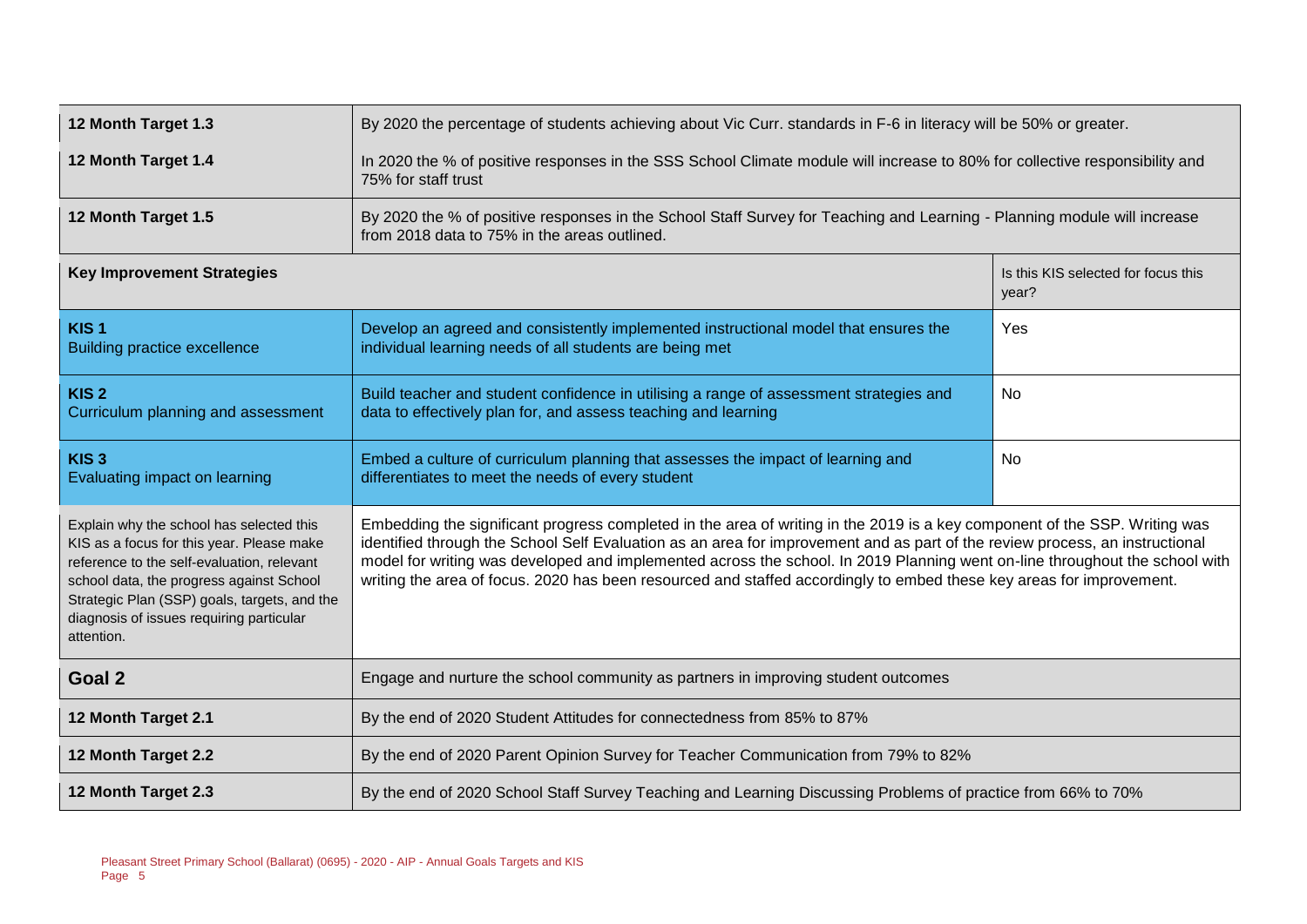| <b>Key Improvement Strategies</b>                                                                                                                                                                                                                                                         |                                                                                                                                                               | Is this KIS selected for focus this<br>year? |
|-------------------------------------------------------------------------------------------------------------------------------------------------------------------------------------------------------------------------------------------------------------------------------------------|---------------------------------------------------------------------------------------------------------------------------------------------------------------|----------------------------------------------|
| KIS <sub>1</sub><br><b>Building communities</b>                                                                                                                                                                                                                                           | Improve student connectedness and enhance community participation in achieving the<br>school's vision.                                                        | Yes                                          |
| Explain why the school has selected this<br>KIS as a focus for this year. Please make<br>reference to the self-evaluation, relevant<br>school data, the progress against School<br>Strategic Plan (SSP) goals, targets, and the<br>diagnosis of issues requiring particular<br>attention. | A focus on building communities was identified through our Annual Review process. This is also an area that School Council<br>has identified as a focus area. |                                              |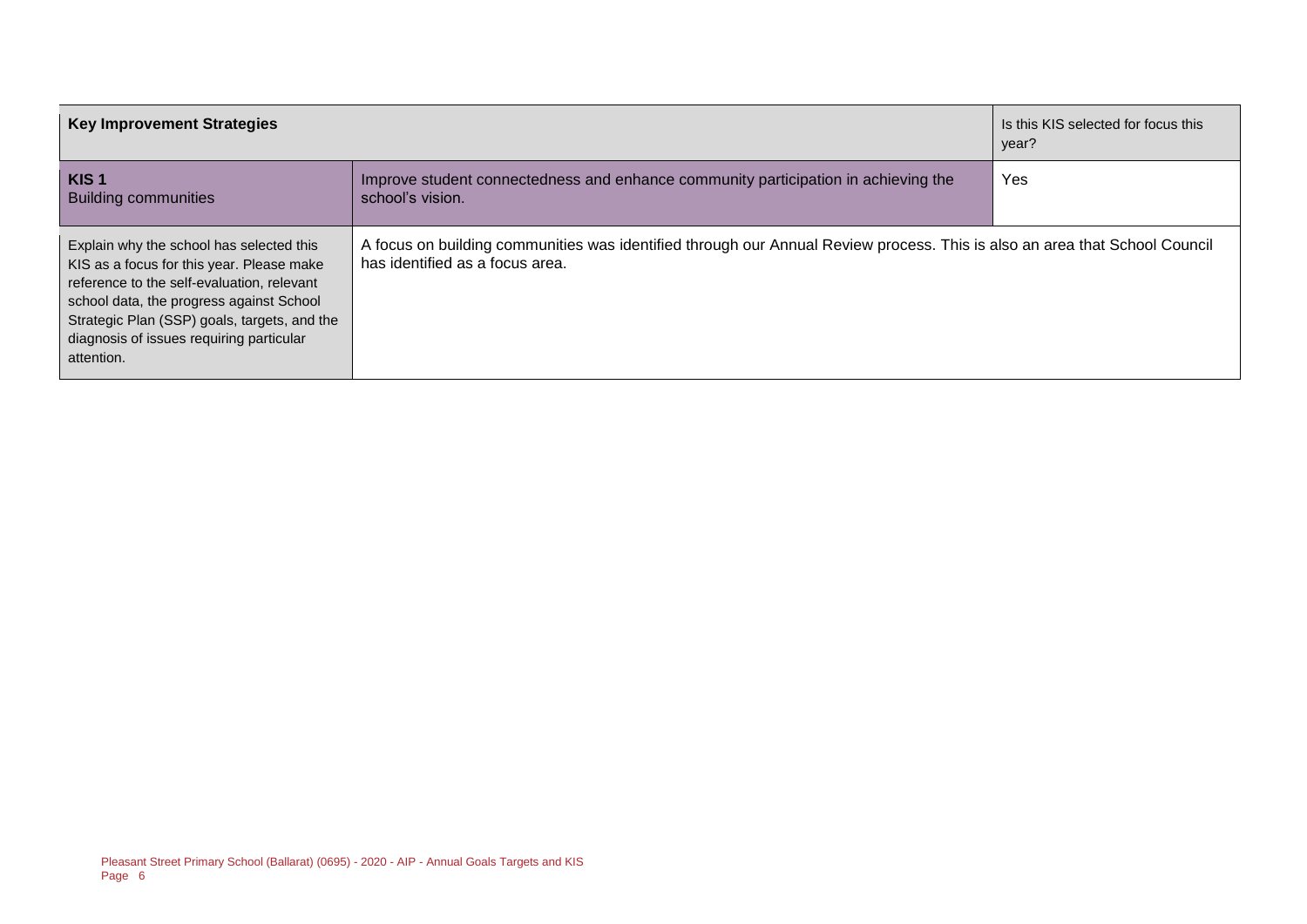#### **Define Actions, Outcomes and Activities**

| Goal 1                                                  | Improve student learning outcomes in literacy and numeracy                                                                                                                                                                                                                                                                                                             |
|---------------------------------------------------------|------------------------------------------------------------------------------------------------------------------------------------------------------------------------------------------------------------------------------------------------------------------------------------------------------------------------------------------------------------------------|
| 12 Month Target 1.1                                     | By 2020 the percentage of Year 3 Students achieving in the top two bands in Naplan for literacy will increase to 78%.                                                                                                                                                                                                                                                  |
| 12 Month Target 1.2                                     | Reading benchmark growth from 85% to 87% and Writing benchmark growth from 68% to 75%.                                                                                                                                                                                                                                                                                 |
| 12 Month Target 1.3                                     | By 2020 the percentage of students achieving about Vic Curr. standards in F-6 in literacy will be 50% or greater.                                                                                                                                                                                                                                                      |
| 12 Month Target 1.4                                     | In 2020 the % of positive responses in the SSS School Climate module will increase to 80% for collective responsibility and 75% for<br>staff trust                                                                                                                                                                                                                     |
| 12 Month Target 1.5                                     | By 2020 the % of positive responses in the School Staff Survey for Teaching and Learning - Planning module will increase from 2018<br>data to 75% in the areas outlined.                                                                                                                                                                                               |
| KIS <sub>1</sub><br><b>Building practice excellence</b> | Develop an agreed and consistently implemented instructional model that ensures the individual learning needs of all students are<br>being met                                                                                                                                                                                                                         |
|                                                         |                                                                                                                                                                                                                                                                                                                                                                        |
| <b>Actions</b>                                          | Embed the instructional model for literacy evidenced through the online planning documents.                                                                                                                                                                                                                                                                            |
| <b>Outcomes</b>                                         | Leaders will:<br>- Allocate team planning for all teams.<br>- Support planning meetings with the Learning Specialist/Leadership.<br>- Investigate partner school relationships.<br>Teachers will:<br>- Work in teams to plan and implement high-quality literacy lessons.<br>- Identify and work through specific to unit needs (eg. Junior to refresh Guided Reading) |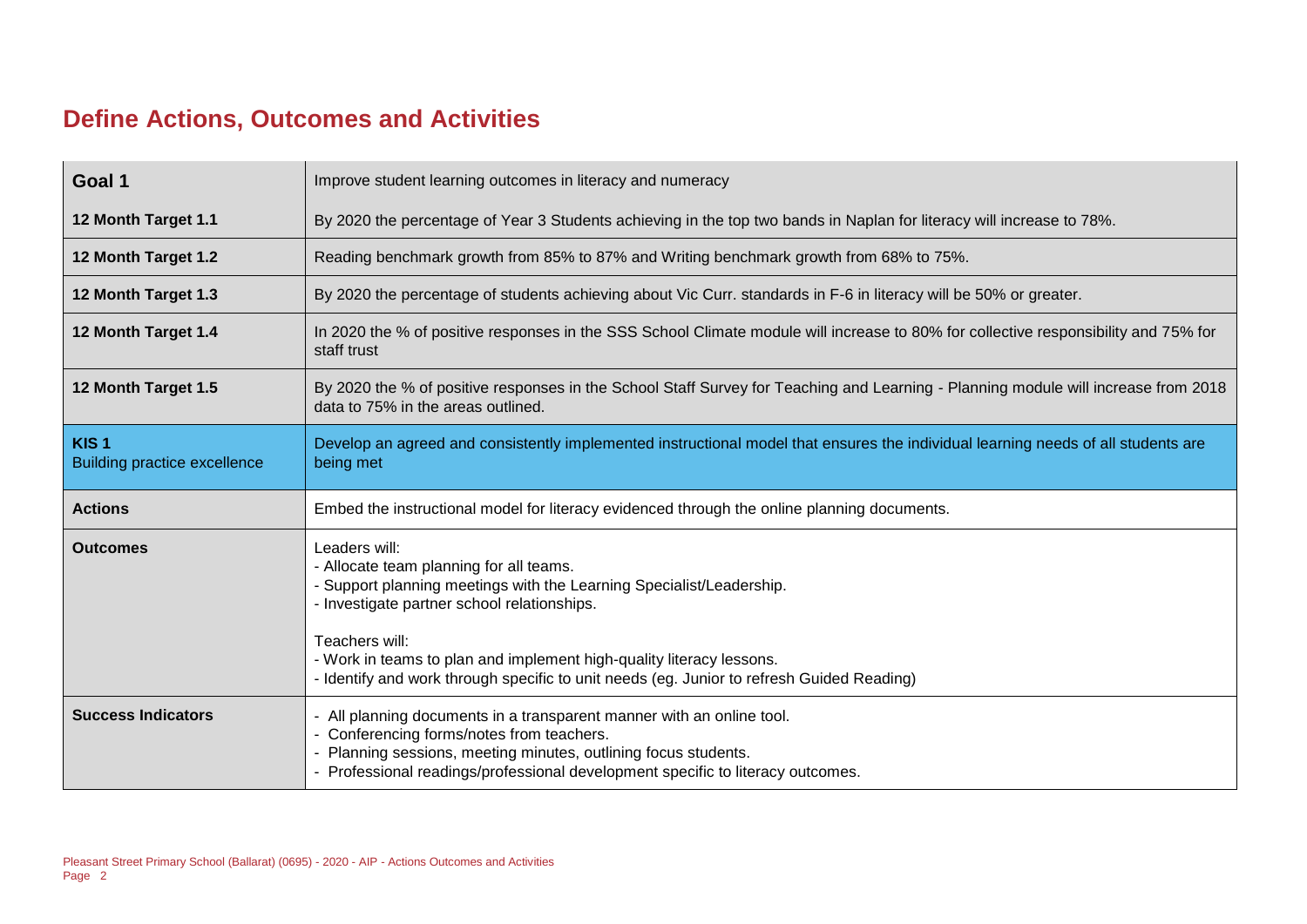| <b>Activities and Milestones</b>                                 |                                                                                                                                                                                          | Who                                                                                                                                 | Is this a PL<br><b>Priority</b> | When                             | <b>Budget</b>                                |  |
|------------------------------------------------------------------|------------------------------------------------------------------------------------------------------------------------------------------------------------------------------------------|-------------------------------------------------------------------------------------------------------------------------------------|---------------------------------|----------------------------------|----------------------------------------------|--|
| Online planning documents uploaded.                              |                                                                                                                                                                                          | $\overline{\mathbf{M}}$ All Staff                                                                                                   | $\Box$ PLP<br>Priority          | from:<br>Term 1<br>to:<br>Term 4 | \$0.00<br>Equity funding will<br>be used     |  |
| Professional development of staff (units/whole staff/individual) |                                                                                                                                                                                          | $\overline{\mathsf{M}}$ All Staff<br>☑ Assistant Principal<br>$\triangleright$ Learning Specialist(s)<br>$\triangleright$ Principal | $\overline{M}$ PLP<br>Priority  | from:<br>Term 1<br>to:<br>Term 4 | \$5,000.00<br>Equity funding will<br>be used |  |
| Goal 2                                                           |                                                                                                                                                                                          | Engage and nurture the school community as partners in improving student outcomes                                                   |                                 |                                  |                                              |  |
| 12 Month Target 2.1                                              | By the end of 2020 Student Attitudes for connectedness from 85% to 87%                                                                                                                   |                                                                                                                                     |                                 |                                  |                                              |  |
| 12 Month Target 2.2                                              | By the end of 2020 Parent Opinion Survey for Teacher Communication from 79% to 82%                                                                                                       |                                                                                                                                     |                                 |                                  |                                              |  |
| 12 Month Target 2.3                                              | By the end of 2020 School Staff Survey Teaching and Learning Discussing Problems of practice from 66% to 70%                                                                             |                                                                                                                                     |                                 |                                  |                                              |  |
| KIS <sub>1</sub><br><b>Building communities</b>                  | Improve student connectedness and enhance community participation in achieving the school's vision.                                                                                      |                                                                                                                                     |                                 |                                  |                                              |  |
| <b>Actions</b>                                                   | Appointment of a Leading Teacher with a specifc focus on this goal.                                                                                                                      |                                                                                                                                     |                                 |                                  |                                              |  |
| <b>Outcomes</b>                                                  | Leaders will:<br>- Develop a process for open and regular parent communication and feedback.<br>- Trial and implement an agreed communication process, using technology to support this. |                                                                                                                                     |                                 |                                  |                                              |  |
| <b>Success Indicators</b>                                        | Parent opinion survey results.<br>- Minutes/agendas from focus groups.                                                                                                                   |                                                                                                                                     |                                 |                                  |                                              |  |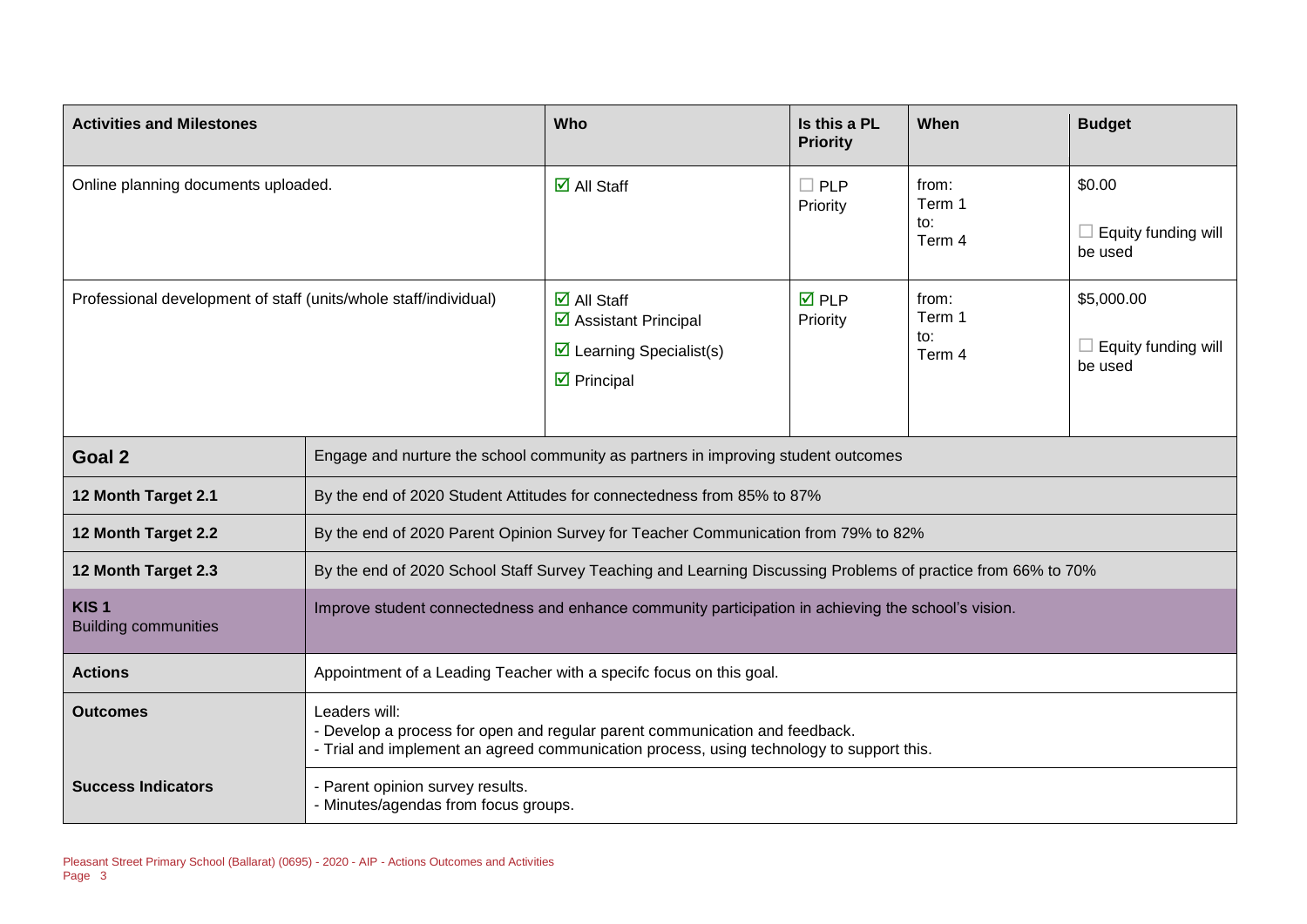|                                                                                                                               | - Survey data.<br>- Feedback collated and communicated to whole school community. |                                                                                                                  |                                 |                                  |                                            |
|-------------------------------------------------------------------------------------------------------------------------------|-----------------------------------------------------------------------------------|------------------------------------------------------------------------------------------------------------------|---------------------------------|----------------------------------|--------------------------------------------|
| <b>Activities and Milestones</b>                                                                                              |                                                                                   | <b>Who</b>                                                                                                       | Is this a PL<br><b>Priority</b> | When                             | <b>Budget</b>                              |
| Develop structures and protocols around a transparent<br>communication process between the school and the wider<br>community. |                                                                                   | $\triangleright$ Assistant Principal<br>$\triangleright$ Leading Teacher(s)<br>$\overline{\mathbf{y}}$ Principal | $\Box$ PLP<br>Priority          | from:<br>Term 1<br>to:<br>Term 4 | \$500.00<br>Equity funding will<br>be used |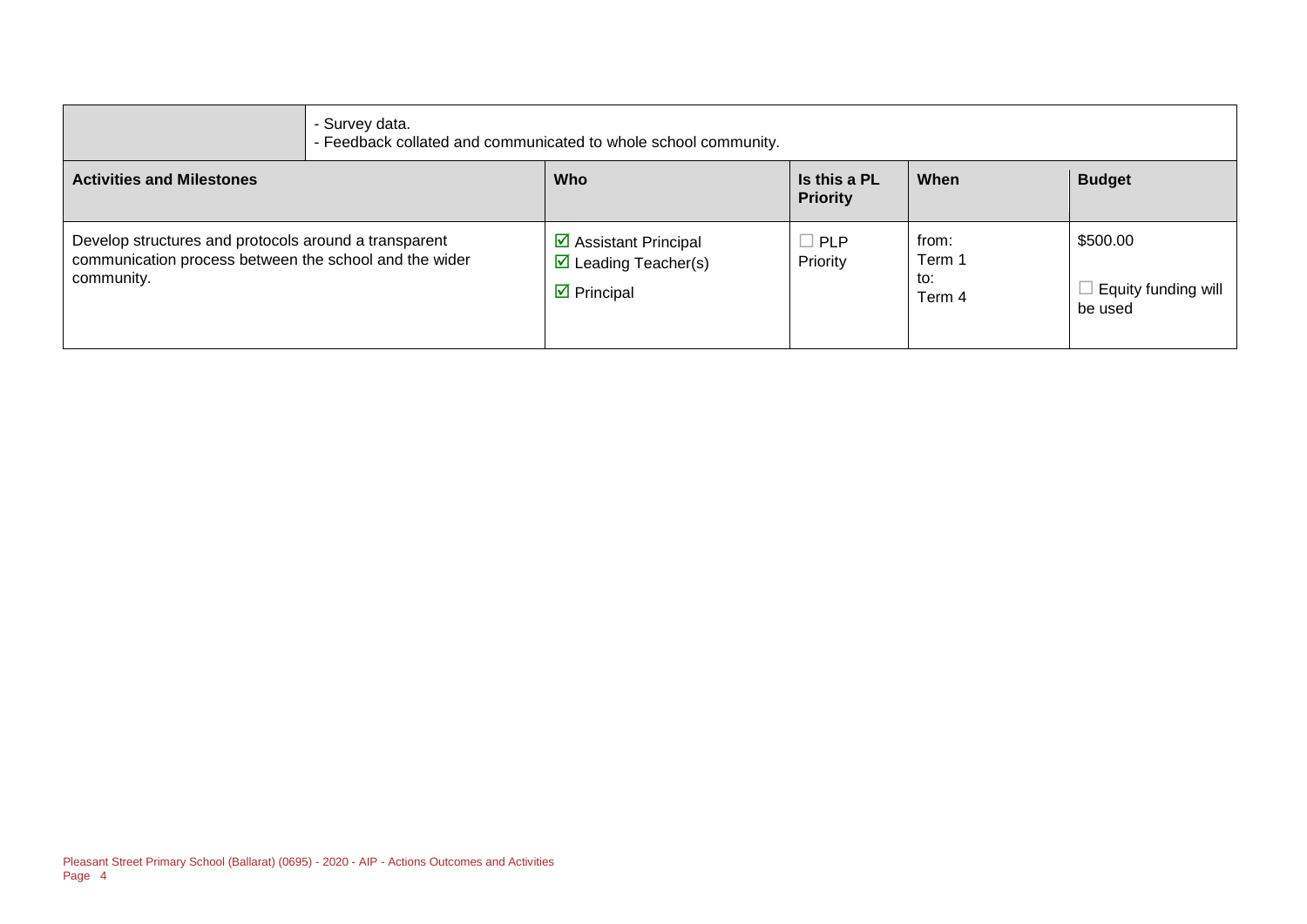### **Equity Funding Planner**

#### Equity Spending Totals

| Category                                                 | <b>Total proposed</b><br>budget (\$) | Spend (\$)  |
|----------------------------------------------------------|--------------------------------------|-------------|
| Equity funding associated with Activities and Milestones | \$0.00                               | \$0.00      |
| <b>Additional Equity funding</b>                         | \$20,000.00                          | \$13,726.00 |
| <b>Grand Total</b>                                       | \$20,000.00                          | \$13,726.00 |

#### Activities and Milestones

| <b>Activities and Milestones</b> | When | Category | <b>Total proposed</b><br>budget (\$) | <b>Equity Spend (\$)</b> |
|----------------------------------|------|----------|--------------------------------------|--------------------------|
| <b>Totals</b>                    |      |          | \$0.00                               | \$0.00                   |

#### Additional Equity spend

| Outline here any additional Equity spend for 2020 | When                             | Category                                                                                                                                                                                                              | <b>Total proposed</b><br>budget (\$) | Equity Spend (\$) |
|---------------------------------------------------|----------------------------------|-----------------------------------------------------------------------------------------------------------------------------------------------------------------------------------------------------------------------|--------------------------------------|-------------------|
| Literacy Intervention Program                     | from:<br>Term 1<br>to:<br>Term 4 | $\boxtimes$ School-based staffing<br>$\triangledown$ Teaching and learning programs and<br>resources<br>$\triangleright$ Professional development (excluding CRT<br>costs and new FTE)<br>$\overline{\mathsf{M}}$ CRT | \$20,000.00                          | \$13,726.00       |
| <b>Totals</b>                                     |                                  |                                                                                                                                                                                                                       | \$20,000.00                          | \$13,726.00       |